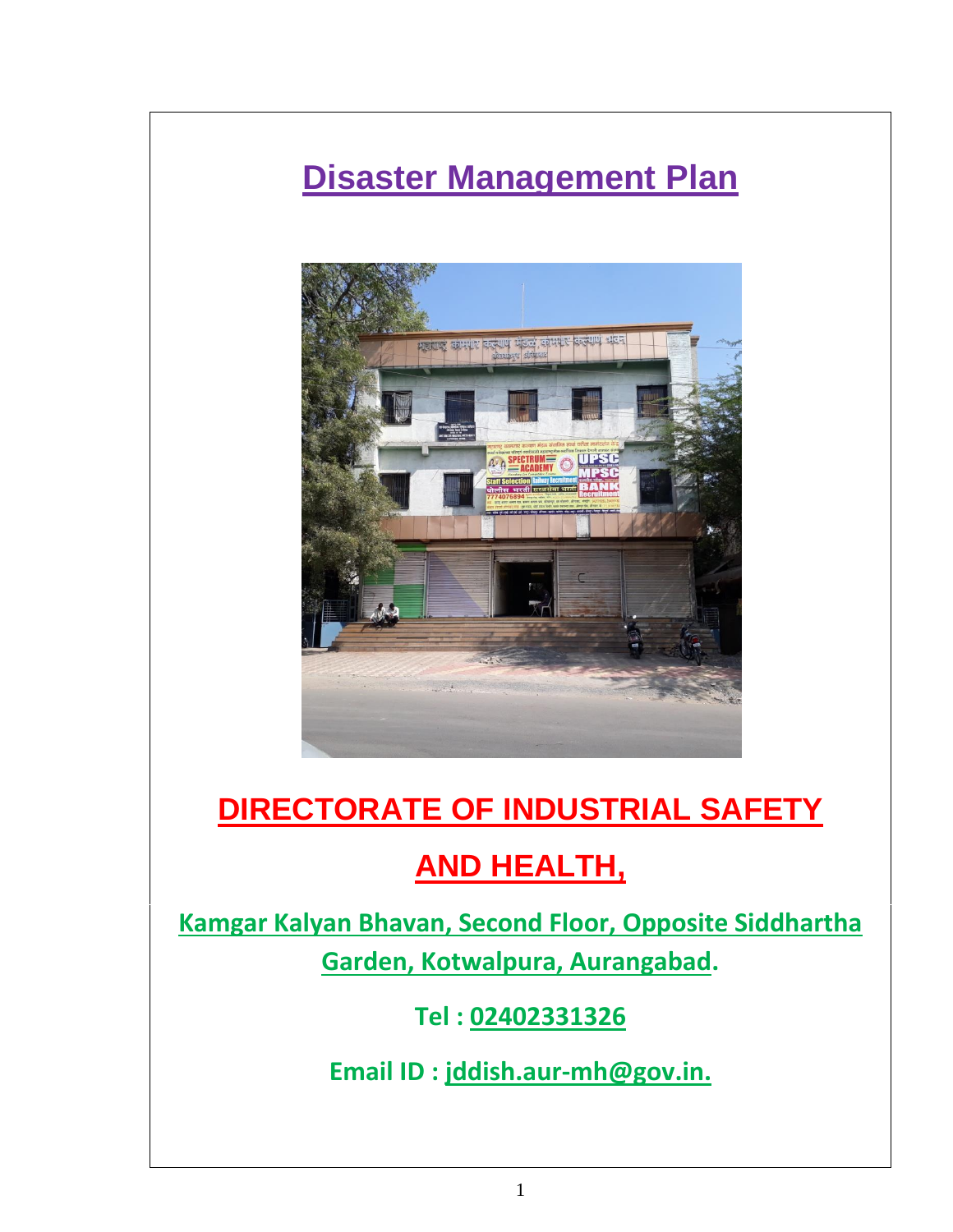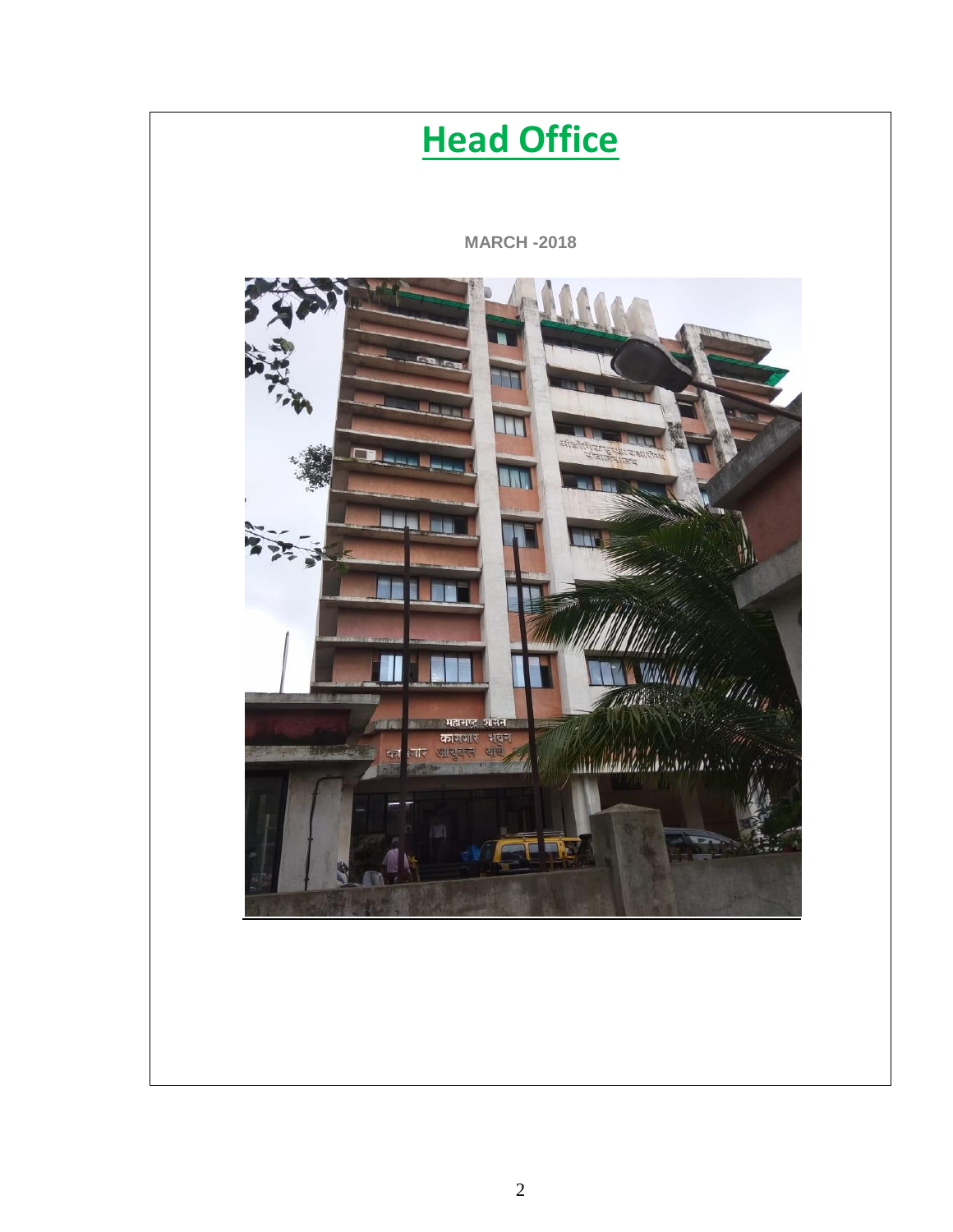# **I N D E X**

| Sr. No.        | <b>Details</b>                      | Page No.  |  |
|----------------|-------------------------------------|-----------|--|
| $\mathbf{1}$   | Preface                             | 4         |  |
| $\overline{2}$ | Office profile                      | $5 - 6$   |  |
| 3              | Disaster Management Plan            | $7 - 8$   |  |
| $\overline{4}$ | Elements of planning                | $9 - 11$  |  |
| 5              | Infrastructure                      |           |  |
| 6              | Out side organization involved      | $12 - 20$ |  |
| $\overline{7}$ | Details about site                  |           |  |
| 8              | Procedure for conducting mock drill |           |  |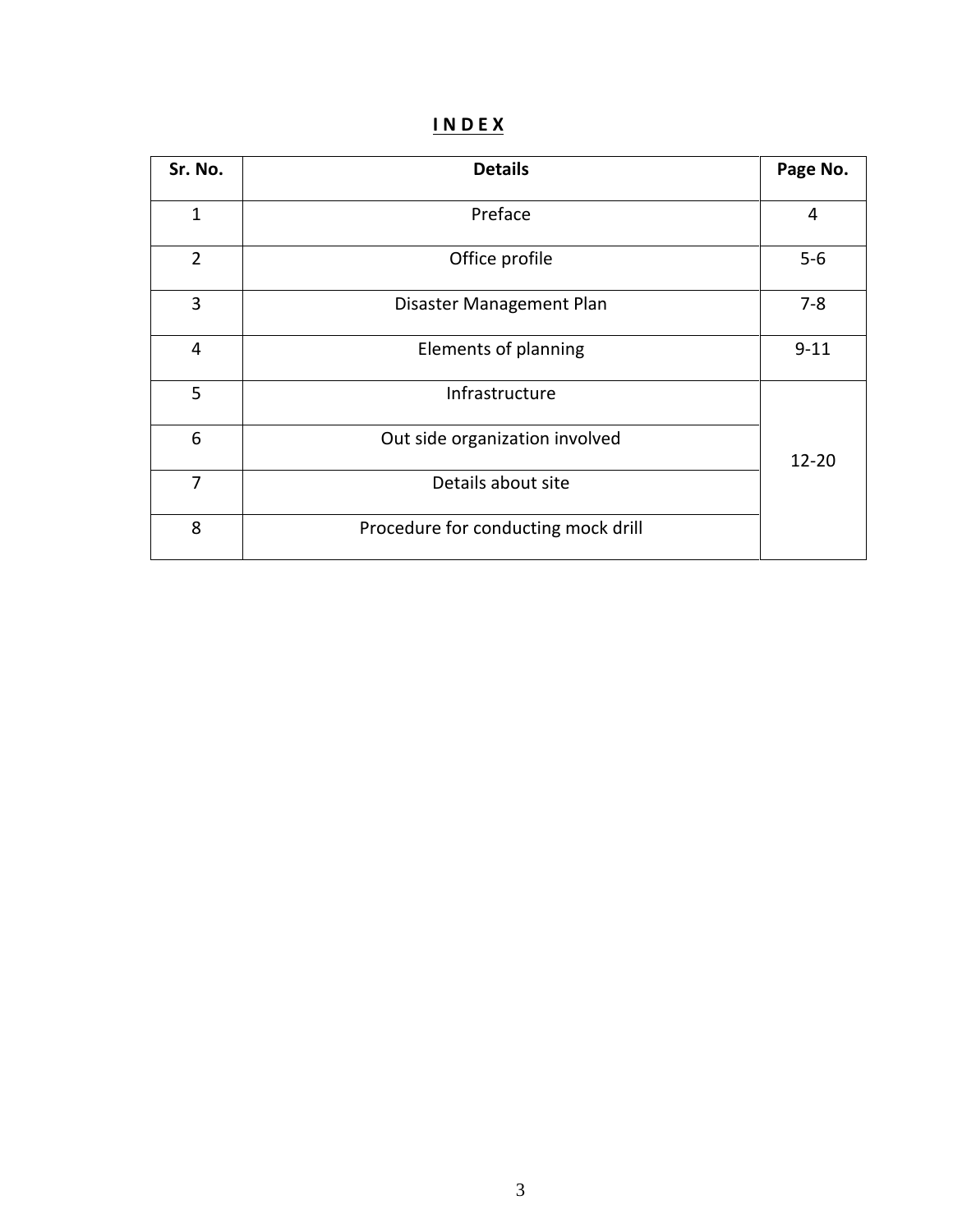### **1) PREFACE :**

The enclosed Disaster Management Plan is prepared for Office Directorate of Industrial Safety and Health, Kamgar Kalyan Bhavan, Second Floor, Opposite Siddharth Garden, Kotwalpura, Aurangbad – 431001.

DISH office is located in the premises of Kamgar Kalyan Bhavan, Second Floor, Opposite Siddharth Garden, Kotwalpura, Aurangbad – 431001 and under the control of Labour Ministry, Maharashtra State.

In the office there are is occupied by 06 officers and 09 office staff during 10:00 hrs. to 17:45 hrs. in general shift. Apart from office personnel, about 10 visitors maximum are generally present during office timing/visiting hours for their official work related to statutes.

The main objective of the office is to ensure Safety, Health and Welfare of the workers in the factory, by effective enforcement of the provisions of the Factories Act and Rules made there under.

However, residual risk cannot be eliminated totally and in case there is any deviation in safe practices and possibility of emergency situations, which can cause loss of life and property. Office is committed to ensure effective preplanned timely actions to avoid lives and potential loss.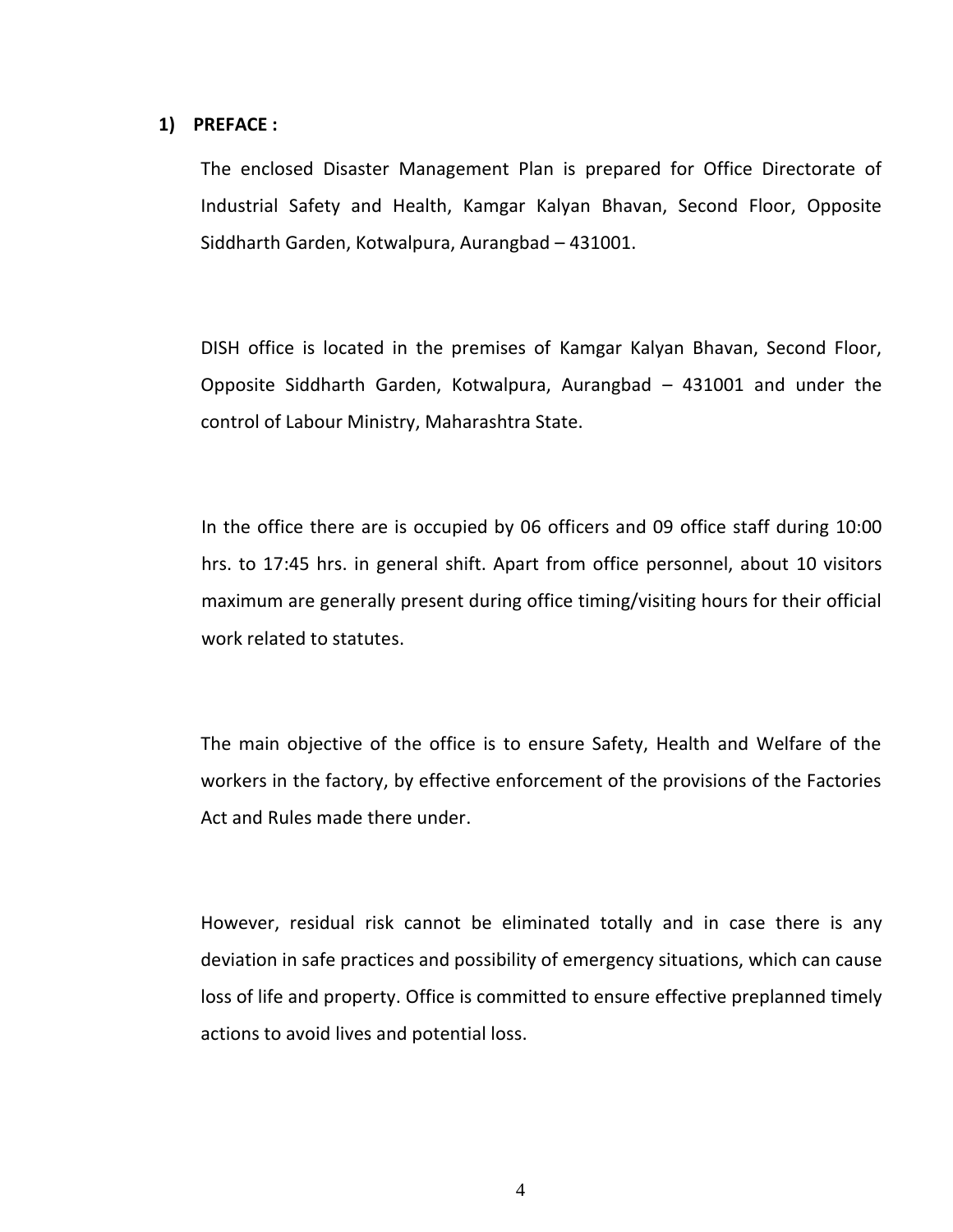### **2) OFFICE PROFILE :**

### **A) About the office :**

The main objective of the Directorate of Industrial Safety and Health is to ensure Safety, Health and Welfare of the workers in the factory, by effective enforcement of the provisions of the Factories Act and Rules made there under.

It is also to ensure the protection of right of workers and to redress their grievances. The department has objective of preventing not only the major industrial accidents, but also prevent the accidents causing permanent or partial disablement.

Another important objective of the department is to create awareness about safety amongst the management and workers by arranging seminars, workshops, training programs in co-ordination with the other social partners and industries associations. It is also to promote the concept of Mutual Aid Response Group (MARG). Office believe that workers hands are Nation's asset which they don't want to lose in any case**.** The department aims at Zero Accident.

#### **B) Disposal of the waste :**

The disposal of the waste (combustible material like paper waste etc.) is done through waste collection system of Aurangabad Municipal Corporation authority by pick up vehicles every day.

C) **MAN POWER –** The office is occupied by 06 ( 03 vacant ) officers and 09 office staff during 10:00 hrs. to 17:45 hrs. in general shift. Apart from office personnel, about 10 visitors maximum are generally present during office timing/visiting hours for their official work related to statutes.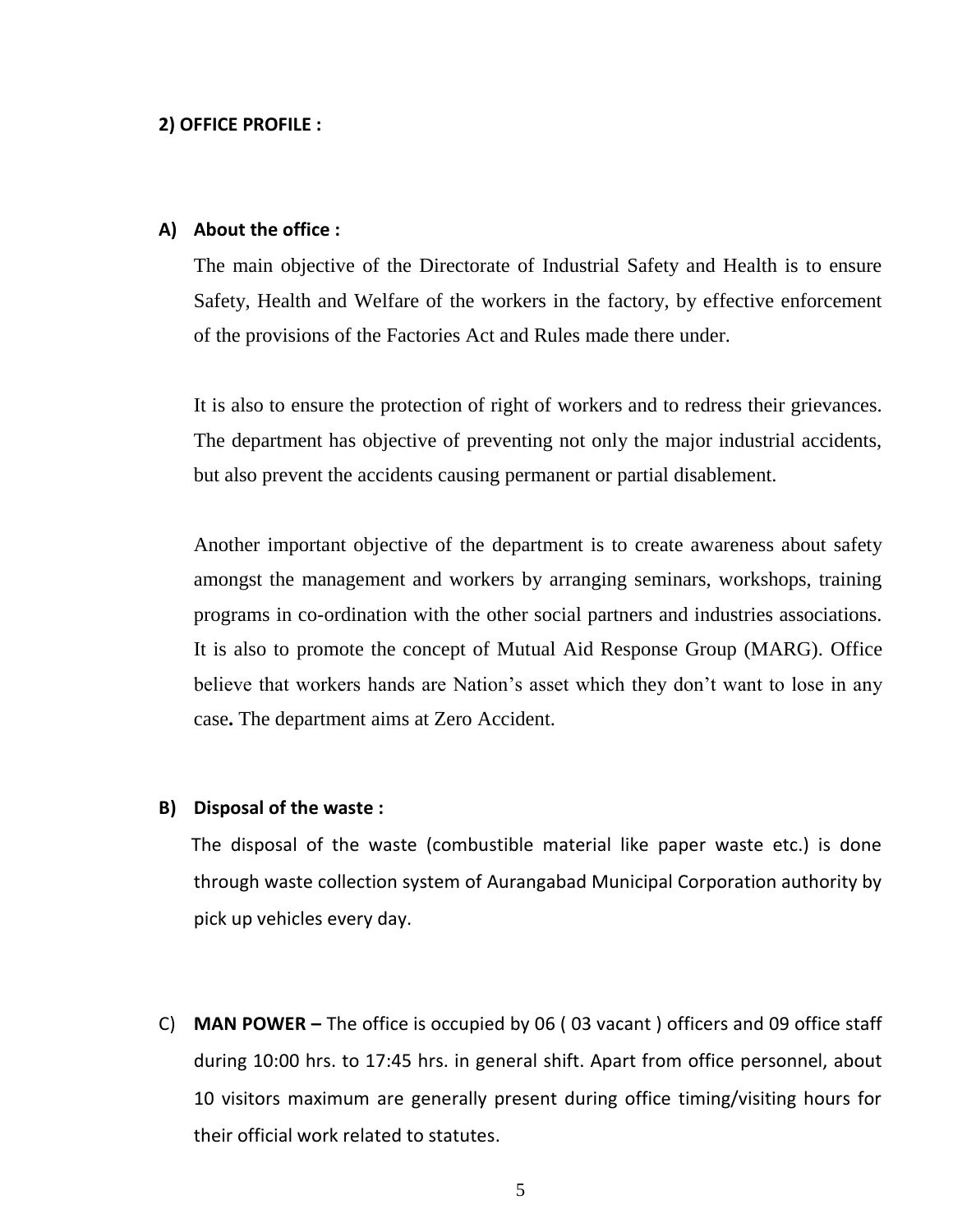- **D)** The enclosed On Site Emergency Plan is prepared for Office of Directorate of Industrial Safety & Health, 57, Sindhi Colony, Mondha Naka, Jalna Road, Aurangabad 431005
- **E)**
- F) NAMES OF PERSONS RESPONSIBLE WITH THEIR PHONE NUMBERS

| Sr. No.      | Name of the Person  | Code | <b>Mobile</b> | Landline |
|--------------|---------------------|------|---------------|----------|
|              | Mr. R. D. Dahiphale | 0240 | 9421588562    |          |
| $\mathbf{2}$ | Mr. P. V. Surse     | 0240 | 7058036876    | 2331326  |
| 3            | Mr. P. M. Jadhav    | 0240 | 9403747567    |          |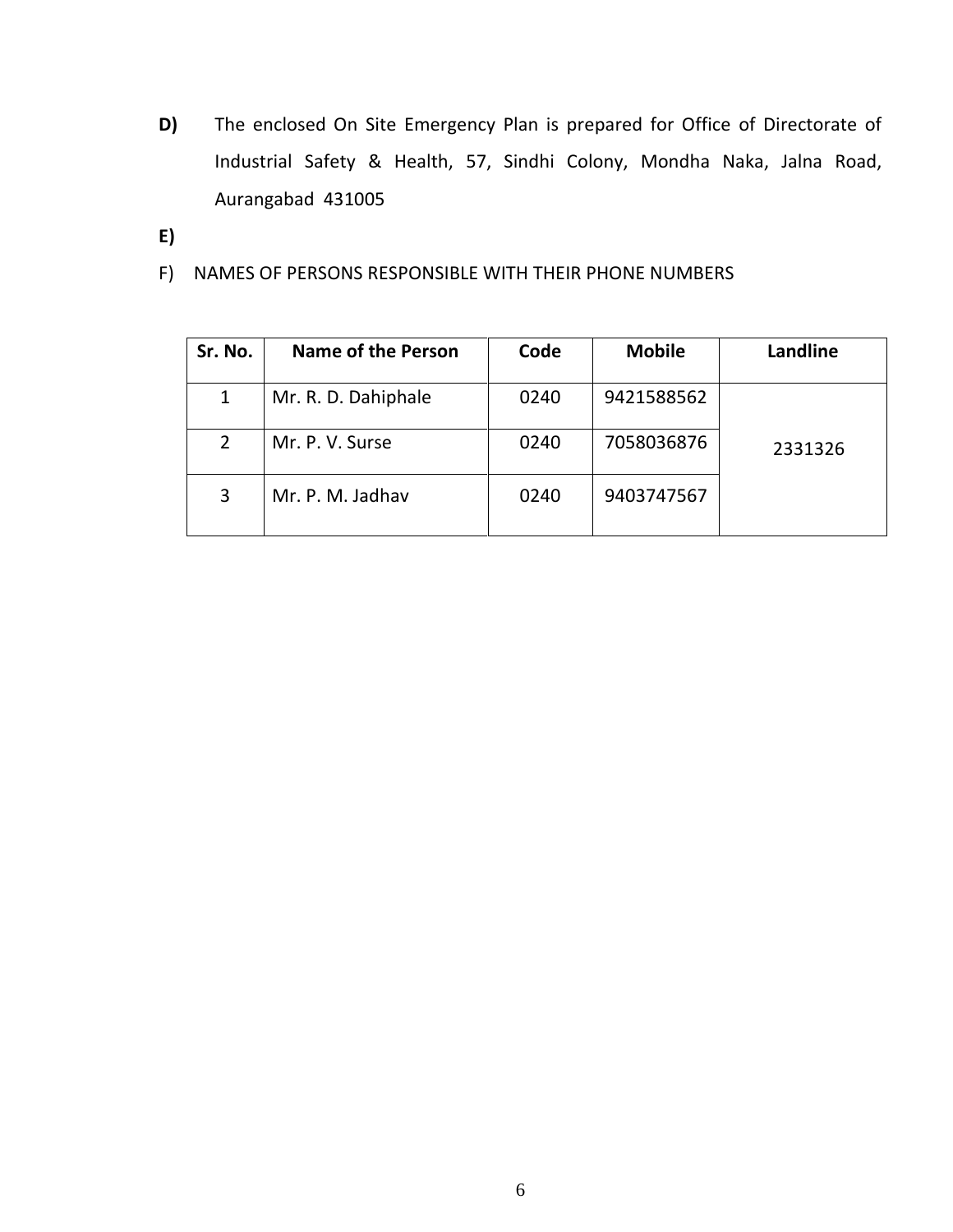#### **3. DISASTER MANAGEMENT PLAN- PREAMBLE :**

In spite of various preventive and precautionary measures taken, the possibility of a mishap cannot be totally ruled out. Hence, the need to prepare a Contingency Plan for dealing with incidences which may still occur and are likely to affect LIFE and PROPERTY both within the plant and in the immediate neighborhood.

Such an emergency could be the result of malfunction of work discipline or non observance of operating instructions. It could, at times, be the consequence of acts outside the control of human like severe storm, flooding, or deliberate acts of arson or sabotage.

This Disaster management plan explains the code of conduct of all personnel in the office along with the actions to be taken in the event of an Emergency. This plan gives the guidelines for employees and others. It not only defines responsibilities but also informs about prompt rescue operations, evacuations, rehabilitation, co-ordination and communication.

#### **EMERGENCY :**

An Emergency is a situation which may lead to or cause large scale damage or destruction of life, property or environment within or outside the office. Such an unexpected situation may be too difficult to handle for the normal work force within the plant.

7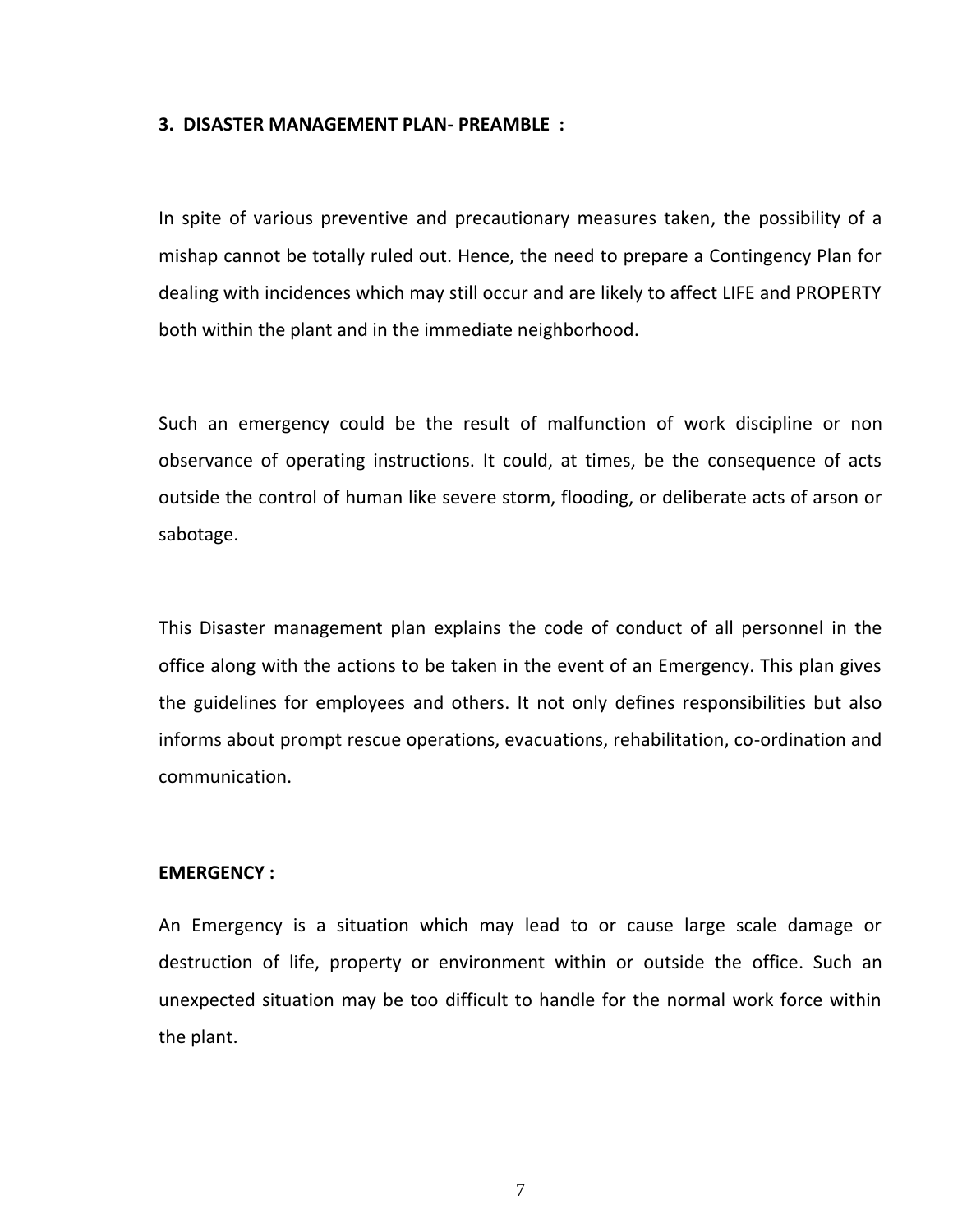### **NATURE OF EMERGENCY :**

The emergency specified in the Disaster management plan refer to occurrence of one or more of the following event

- a) Fire,
- b) Major Accident such as structural or building collapse,
- c) Natural calamities like storm, flood, earth quake, Sabotage, act of terrorism, civil commotion, air raid etc.

## **OBJECTIVES :**

The objective of the major emergency procedure should be to make maximum use of the combined resources of the works and the outside services to

- effect the rescue and treatment of casualties;
- safeguard other people;
- minimise damage to property and the environment;
- initially contain and ultimately bring the incident under control;
- identify any deed and provide for the needs of relatives;
- provide authoritative information to news media;
- secure the safe rehabilitation of affected areas;
- preserve relevant records of equipment by the subsequent enquiry into the cause and circumstances of the emergency.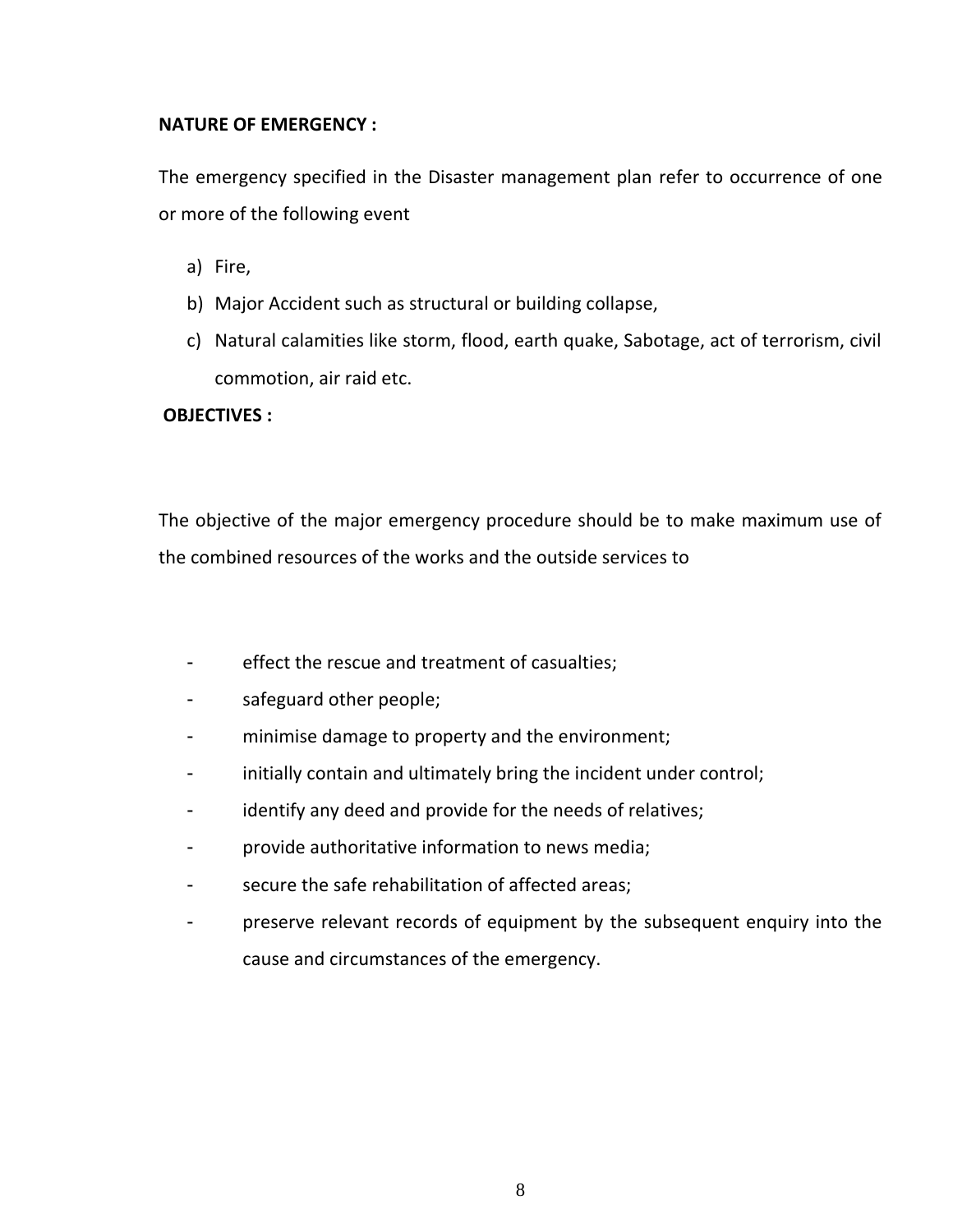### **4. ELEMENTS OF PLANNING :**

**A)** Name and Address of the person furnishing the information

Mr. R. D. Dahiphale,

I/C Joint Director,

Industrial Safety & Health, Marathwada Region Aurangabad.

Ph – , Office – 0240 - 2331326

Key Personnel of the organization and responsibilities assigned to them in case of an emergency.

- **1. Site Controller :** The Site controller or his nominated officer will assume overall responsibility for the site and its personnel. His duties are to :
- i) Assess the magnitude of the situation and decide if staff need to be evacuated from their assembly points to identified safer places:
- ii) Exercise direct operational control over areas other than those affected;
- iii) Undertake a continuous review of possible developments and assess in consultation with office personnel for evacuation if required ;
- iv) Liaise with senior officials of Police, Fire Brigade, Medical, local authorities and provide advice on possible effects on areas inside and outside the office.
- v) Look after rehabilitation of affected persons on discontinuation of emergency :
- vi) issue authorized statements to news media and ensure that evidence is preserved for enquiries to be conducted by the statutory authorities. \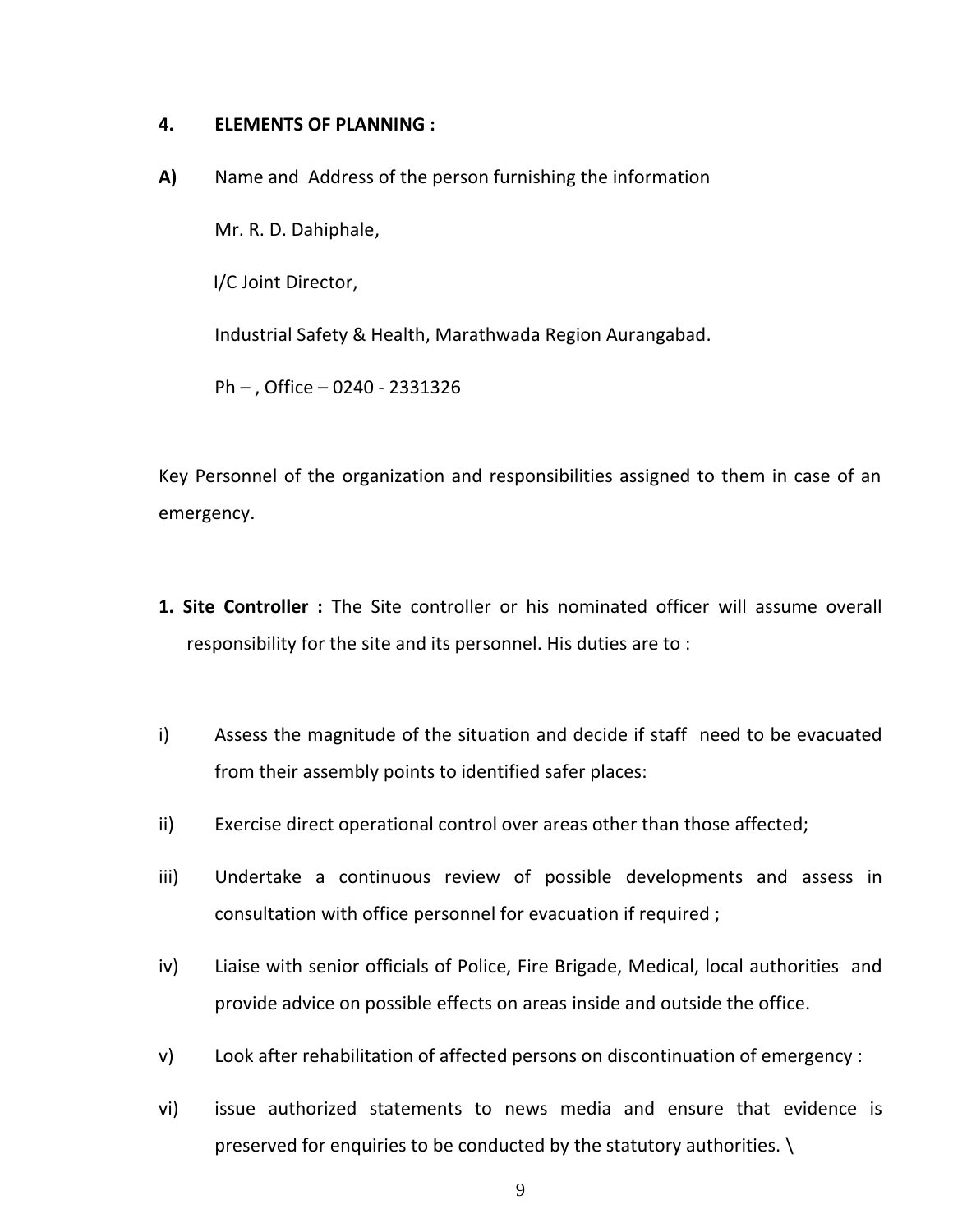### **Mr. R. D. Dahiphale I/C, ISH is the Site Controller.**

- **2. Incident Controller :** An Officer of similar rank of the unit may be nominated to act as the Incident Controller. Immediately on knowing about an emergency, he will rush to the incident site and take overall charge and report to the Site Controller. On arrival, he will assess the extent of emergency and decide if major emergency exists and inform the Communication Officer accordingly. His duties will be to ;
- i. Direct all operations to stop within the affected area taking into consideration priorities for safety of personnel, minimize damage to the plant, property and environment and minimize loss of materials;
- ii. Provide advice and information to the local fire service, if required;
- iii. Ensure that all non-essential persons of the areas affected are evacuated to the assembly point and the areas are searched for casualties.
- iv. Set up communication points and establish contact with Emergency Control Centre in the event of failure of electric supply and internal telephones;
- v. Report on all significant developments to the site controller and
- vi. Have regard to the need to preserve the evidence so as to facilitate any enquiry into the cause and circumstances which caused or escalated the emergency.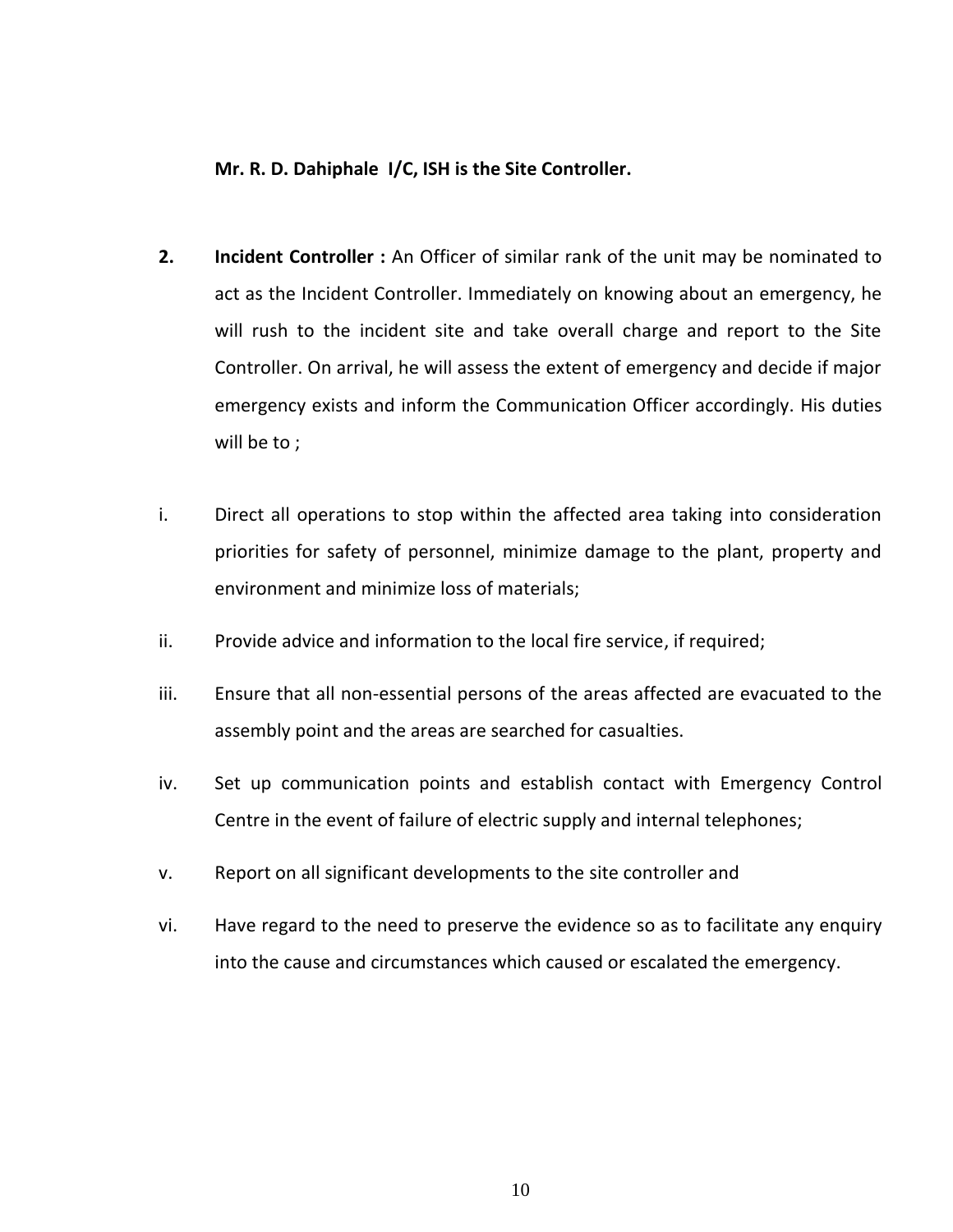### **Mr. P. V. Surse, Dy. Director, ISH is the incident controller.**

- **3.** He will also work as Liaison Officer and will be stationed at the main entrance during the emergency. He will, under the direction of the Site Controller, handle Police, Press and other enquiries, receive reports from roll - call leaders from assembly points and pass on the absentee information to the Incident Controller. His responsibilities shall be :
- i. To ensure that casualties receive adequate attention/to arrange additional help if required and inform relatives;
- ii. To control traffic movements and ensure that alternative transport is available when need arises; and
- iii. When emergency is prolonged, arrange for the relief of personnel and organize refreshments/ catering facility.

**The responsibility lies with Mr. P. M. Jadhav, Deputy Director**

### **B. RESPONSIBILITIES OF EMERGENCY PERSONNEL AFTER WORKING HOURS ;**

---------------------------NIL----------------------------------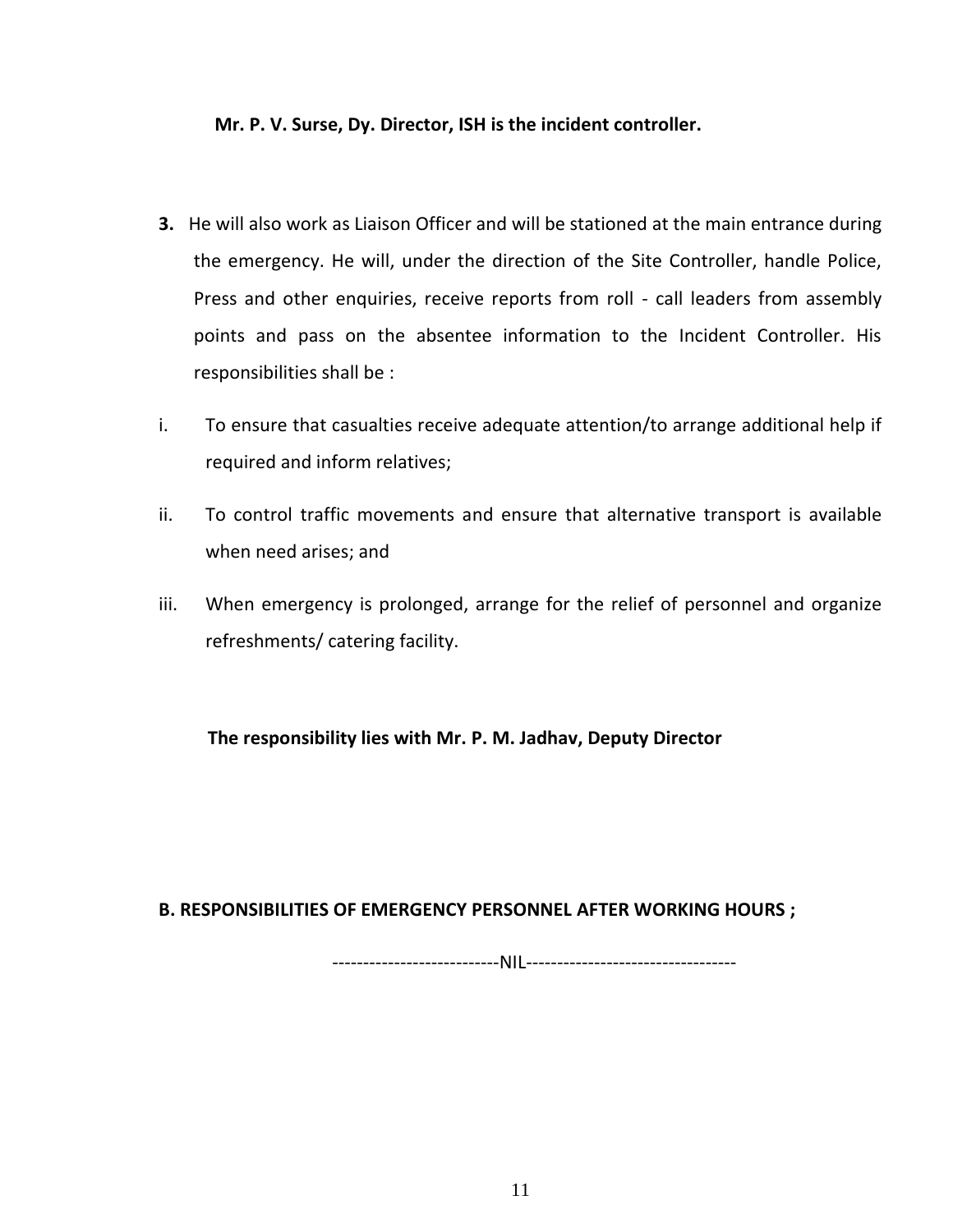#### **5. INFRASTRUCTURE :**

**EMERGENCY CONTROL CENTRE :** Emergency Control Centre is set up at Site / Incident Controller office. The Control Centre is the focal point in case of an emergency from where the operations to handle the emergency are directed and coordinated. It will control site activities and furnished with external and internal telephone connections, list of essential telephone numbers list of key persons and their addresses.

**ASSEMBLY POINT :** Assembly point is set up farthest from the location of likely hazardous events, (near main gate) where persons from office area and visitors would assemble in case of emergency. Up-to-date list of pre-designated employees of various departments (Shift-wise) must be available at these points so that roll call could be taken. Pre-designated persons would take charge of these points and mark presence as the people come into it. Sign board is required to be displayed at this location for visual control.

**COMMUNICATION SYSTEM** : Since office set up is small, all such communication is done verbally or through cell phones/landlines.

An adequate number of external and internal telephone connections are installed.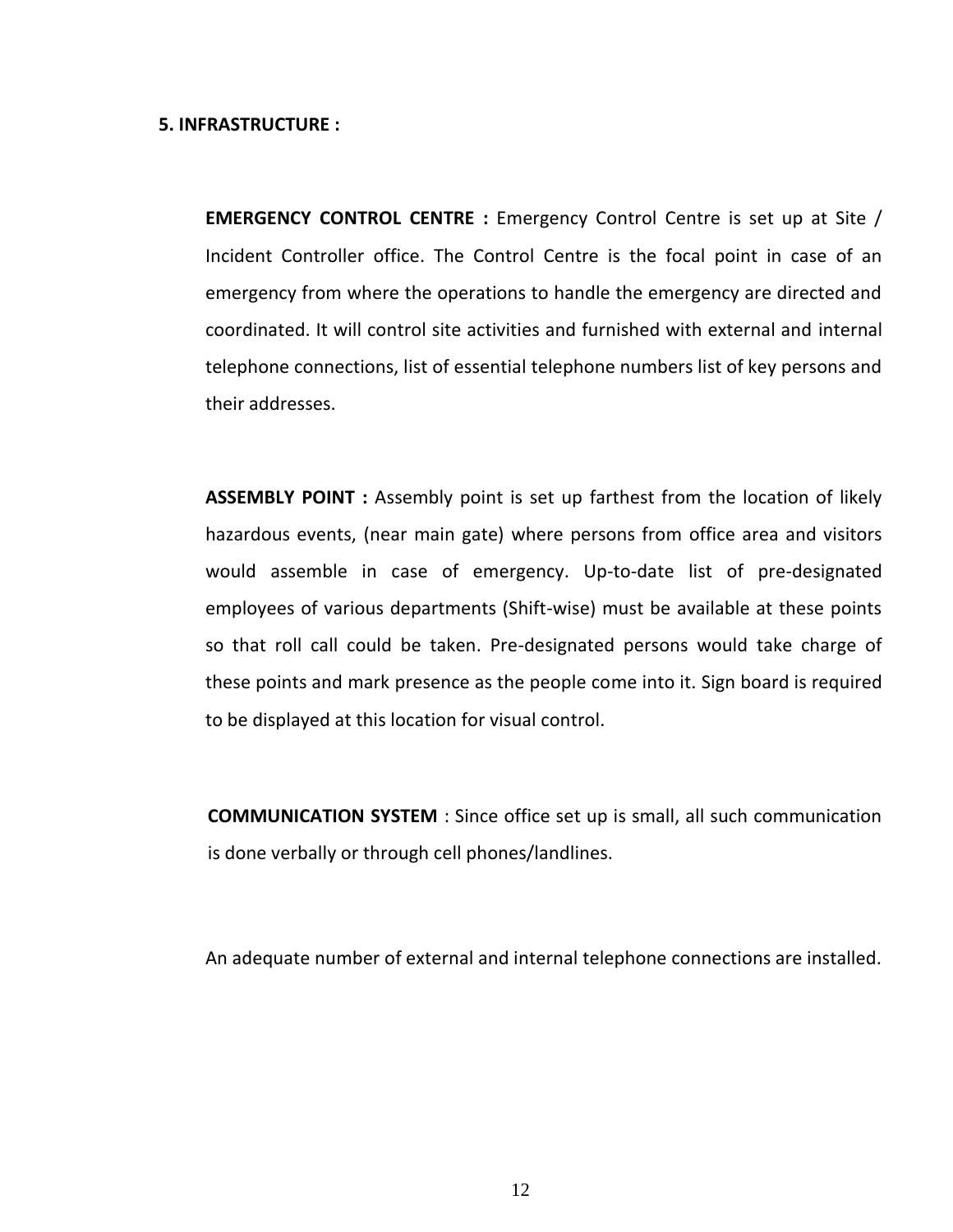# **6. OUTSIDE ORGANIZATIONS IF INVOLVED IN ASSISTING DURING ON-SITE EMERGENCY :**

TYPES OF ACCIDENT & RESPONSIBILITY ASSIGNED

In case of emergency stated above, outside agencies will required to be called for carrying their respective roll.

Fire Brigade - For rescue & salvage operation

Police - a) to communicate the correct information to other agencies & media. B) traffic & mob control by cordoning off the area, c) to take charge and give information to relatives of casualties.

Hospitals & Doctors – emergency medical treatment of affected persons.

Technical – a) to give necessary technical assistance to service agencies

b) to investigate the cause of accident

Transporters a) transportation of casualties & properties.

Neighboring residential area/buildings.

#### **Details of liaison arrangement between the organization.**

All the organization involved in assisting during an emergency were contacted and apprised of the details about the occupation; likely emergency incidents; steps taken to avoid / reduce risk mitigation methods, resources availability etc. They are informed about their role in case of above emergencies. The details are as follows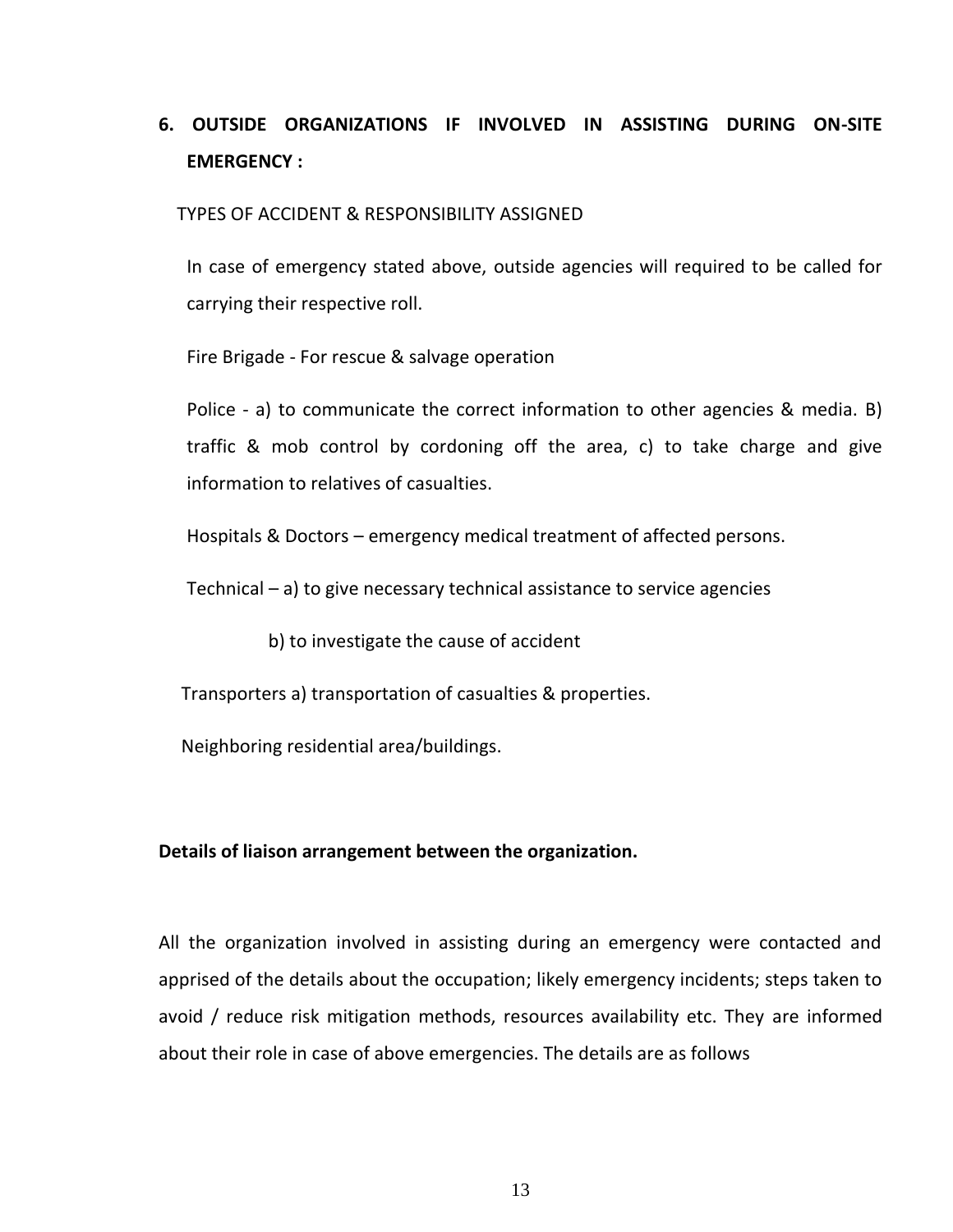# **Collector Office, Aurangabad**:0240-2331326

# **Police**

| Sr. No. | <b>Name of Police Station</b> | Tel No.          |
|---------|-------------------------------|------------------|
|         | Commissioner of police        | $0240 - 2240501$ |
| 2.      | Kranti Chowk Police Station,  | 0240 224 0552    |
| 3.      | Jawahar Nagar Police Station  | 0240 - 2240556   |
| 4.      | Police                        | 100              |

# **Fire Brigade Station**

|  | Fire Brigade         | $0240 - 2334000$ |
|--|----------------------|------------------|
|  | Padampura Aurangabad | $0240 - 2349180$ |
|  | Fire                 | 101              |

# **Ambulance Services**

| Ambulance | 102 / 108 |
|-----------|-----------|
|           |           |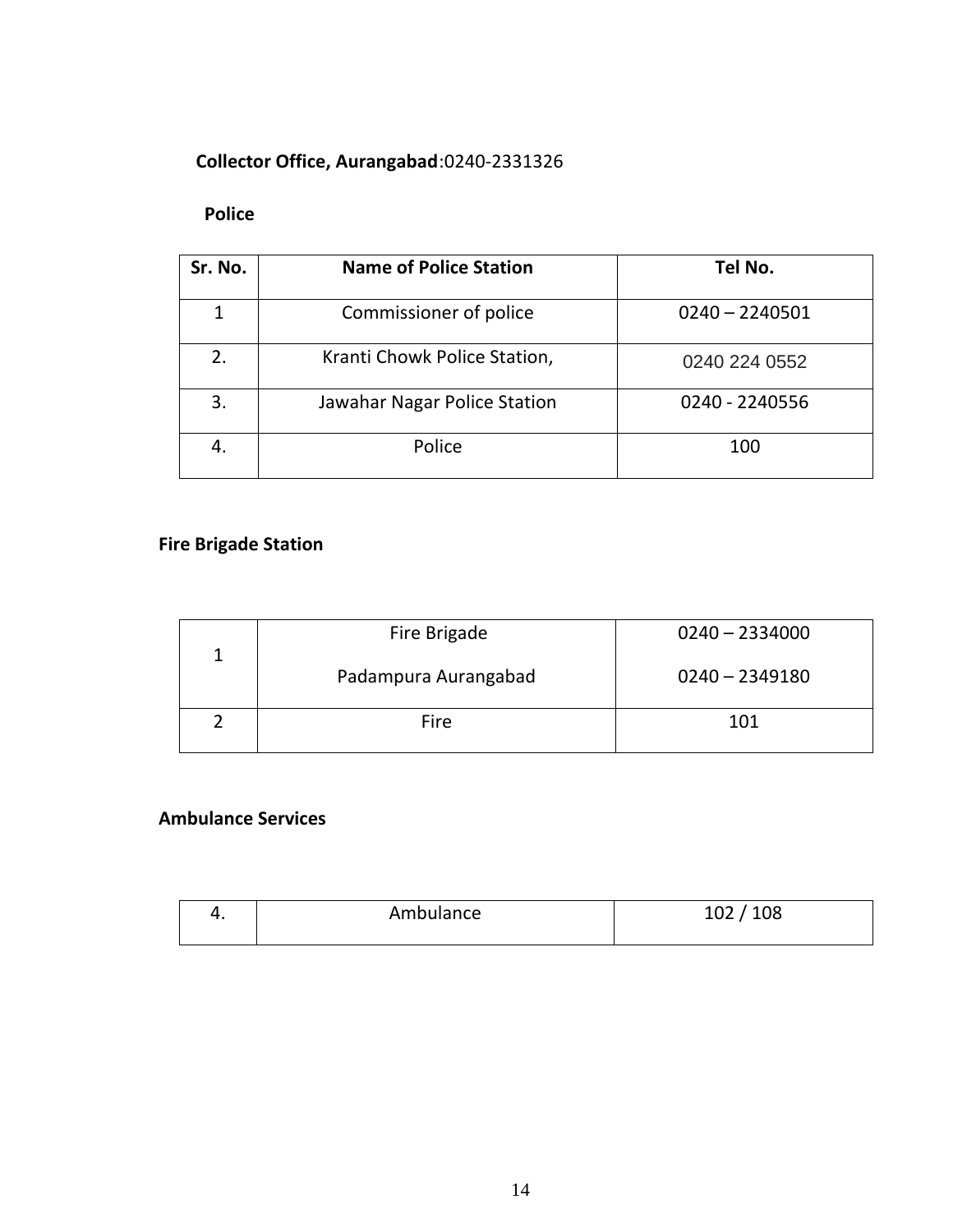# **Hospitals**

| Sr. No. | <b>Name of Hospital</b>                        | Tel. No.                |
|---------|------------------------------------------------|-------------------------|
|         | Hegdewar Hospital, Aurangabad                  | $0240 - 2331195$        |
| 2.      | Govt Medical College & Hospital,<br>Aurangabad | $0240 - 2404412 - 16$   |
| 3.      | MGM Hospital, Aurangabad                       | 0240 - 2483401, 2484693 |

# **Blood Bank**

| Shet Nandalal Dhoot Hospital,<br>Aurangabad    | $0240 - 2489001 - 10$   |
|------------------------------------------------|-------------------------|
| Govt Medical College & Hospital,<br>Aurangabad | 0240 - 2334411 Extn. 31 |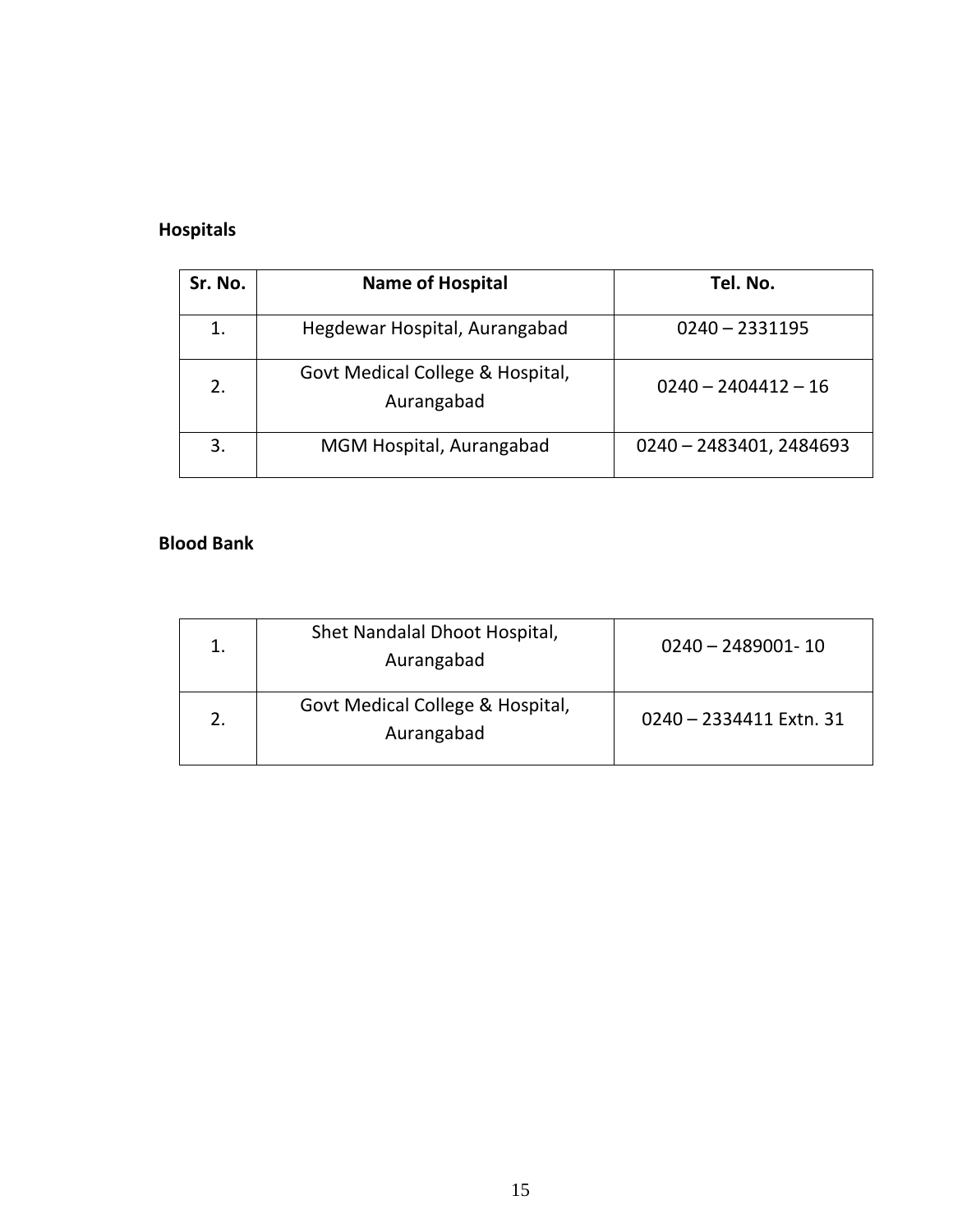## **7. DETAILS ABOUT THE SITE**

# **Second floor- Office**

Joint Director/Deputy Director's cabin.

Office Staff

# **Second floor -**

Record Room

**Dangerous Instrument** Law and Legal Definition. A **dangerous instrument** is any **instrument**, article, or substance which, under the circumstances in which it is used, attempted to be used, or threatened to be used, is highly capable of causing death or serious physical injury.

# **a) Seat of key person :**

Waiting Room Also Available in front site.

# **b) Emergency control centre :**

The Emergency Control Centre is the place from which the operations to handle the emergency are directed and co-ordinated. It will be attended by the Site/ Incident Controller.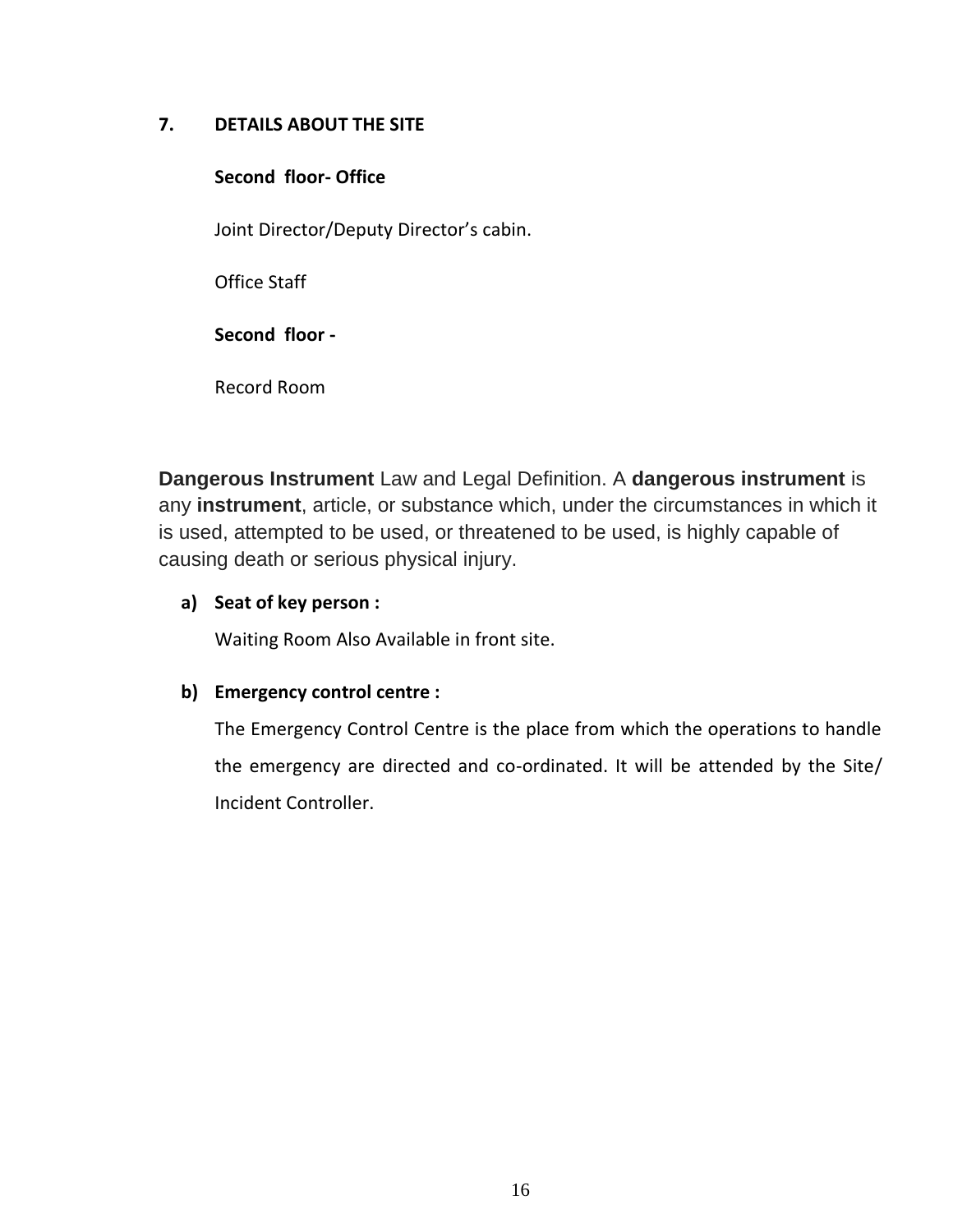Each Emergency Control Centre therefore should contain :

- a) an adequate number of external telephones.
- b) an adequate number of internal telephones;
- c) following are the resources;
	- i. the fire water system and additional sources of water
	- ii. assembly point
	- iii. vehicle parking;
- e) Note-pads, pens, pencils to record all messages received and sent by whatever means;

g) nominal roll of employees or access to this information

## **Assembly point :**

The area of assembly point has been set on the Second floor near entry gate of Office.

## **Fire Fighting Equipments :**

Four Fire Extinguisher 3 Kg. Capacity Available in Office.

The same would help in combating the emergency instantly till outside help is arrived. It is recommended to complete the same immediately to maintain emergency preparedness.

Also it is necessary to provide portable fire extinguishers in the office area to take care against the primary fire incidences.

Similarly fire fighting training may be imparted to the employees present in the office including mock drills periodically to ascertain preparedness.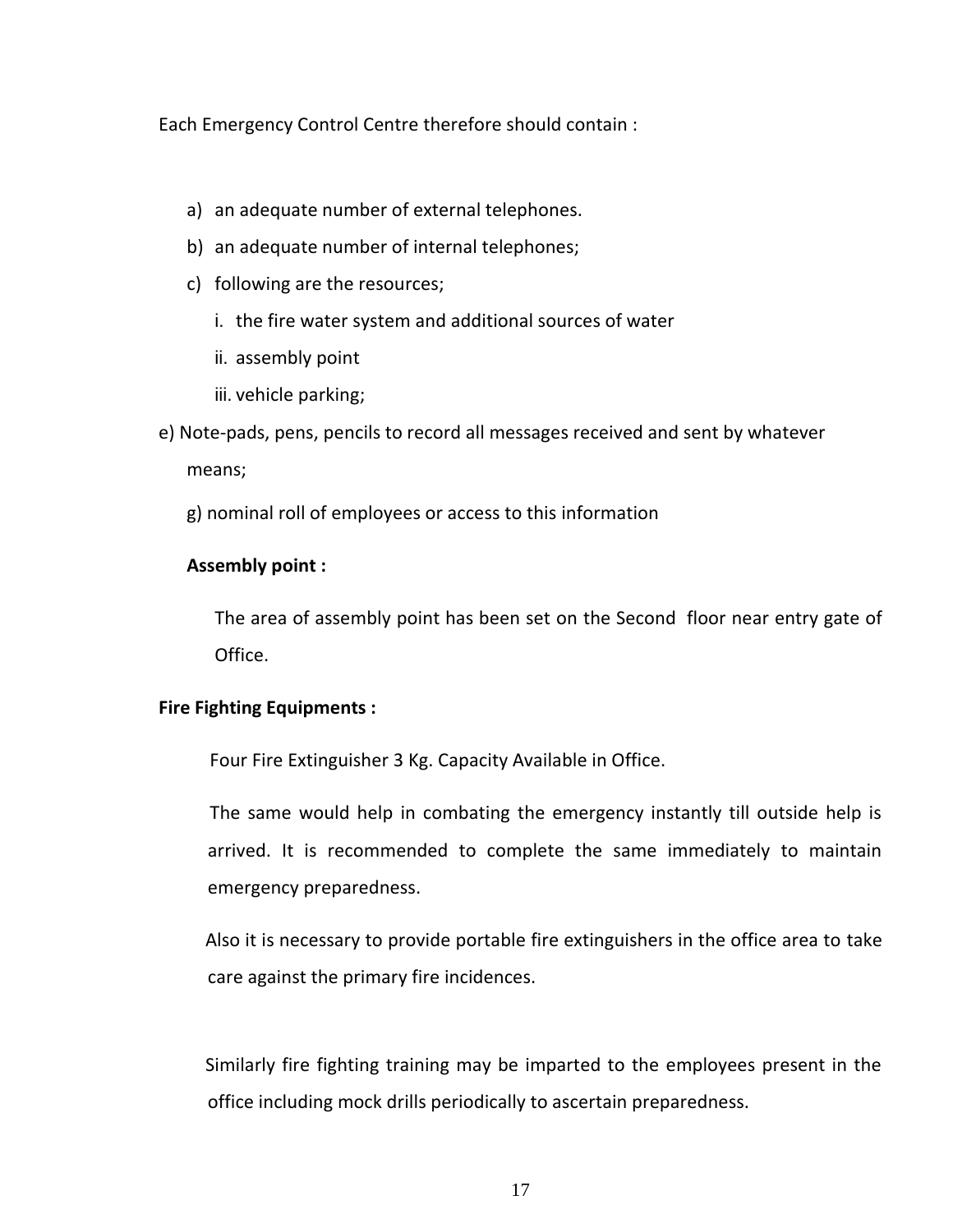**Water storage :**

.

There is one underground water tank in the premises @ 10000 Ltrs Capacity.

### **Emergency escape facility :**

Four emergency exits are provided to the office building. Either could be usec to rush to assembly point in case of emergency.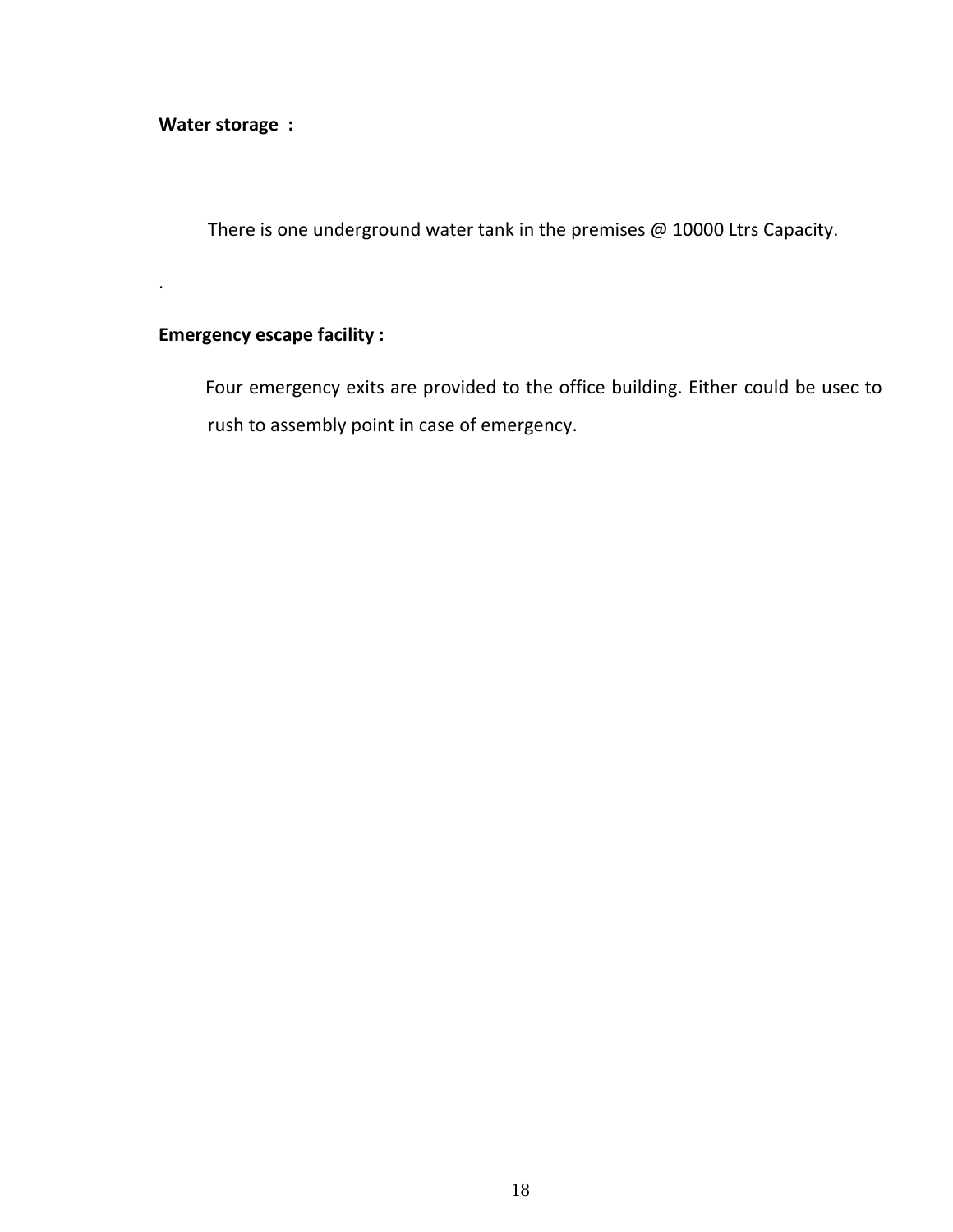### **8. LIKELY DANGERS TO THE OFFICE AND THE EXTENT OF EFFECTS**

 $\bullet$  Fire :

Combustible material like office stationary, old record, wooden furniture and flammable solvents at Laboratory etc. may cause localized fire if ignited. Exposure will be to limited area if attacked instantly.

Natural calamities :

Calamities like earth quack, thunder storm etc. may cause damage to the building for which emergency evacuation may help in preventing human loses.